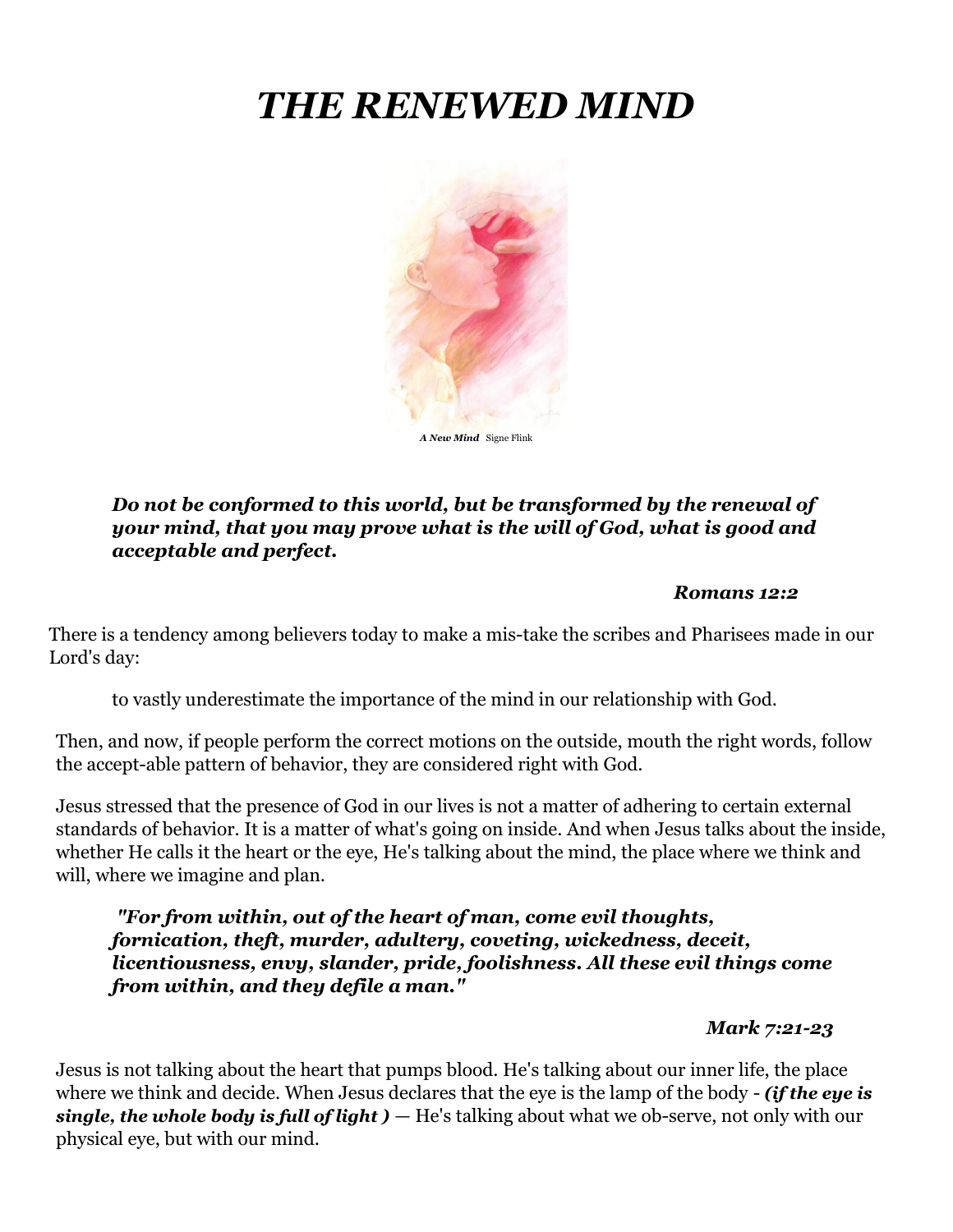Every time Jesus spoke He was addressing people's minds, calling them to think thoughts totally different from what they were accustomed to.

He opened their minds to understand scriptures, showed them that what went on in their minds was what they really were.

How does a person commit adultery in his heart?

-By *thinking* adultery.

How does a person covet?

-By *thinking* covetousness.

*It all begins with thinking.* 

Likewise, when God comes into our lives,

when our minds begin to delight in God, and the ways of God, and the word of God,

- our outward life will follow.

We break conformity with the old system of this world by changing our thinking. We enter into the realm of God's kingdom by allowing our minds, our inner life, to be constantly re-newed.

#### *"...be transformed by the renewal of your mind, that you may prove what is the will of God, what is good and acceptable and perfect."*

It would be nice if one could go to some spiritual hospi-tal, have spiritual surgery, and come out thinking godly thoughts from then on. But the renewing of the mind is a thing we have to apply ourselves to daily as long as we live. Just as we take up our cross daily and follow the lamb.

Specifically, a renewed mind;

# **1. Is a mind that actively reaches out toward God, a mind that thinks!**

*"Mary kept all these things and pondered*  (thought about them in her heart.)

*"Beware of false prophets ... you shall know them by their fruit."*

*...*this requires thought!

*"Be not unwise, but understand what the will of the Lord is."*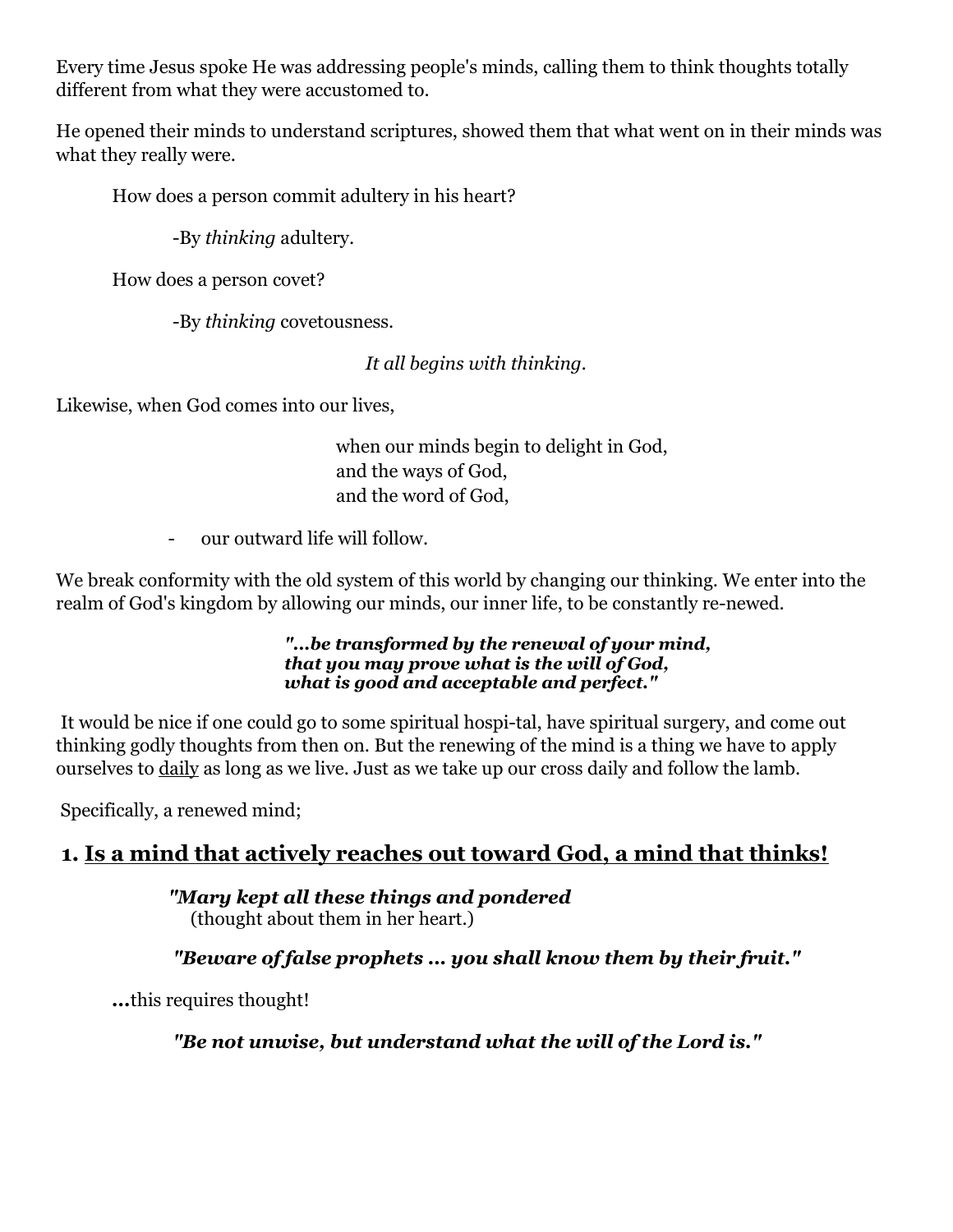

... an idle, lazy, self-satisfied, opinionated mind cannot be in-spired!

# *"Be wise as serpents and innocent as doves"*

The disciples of Jesus - male and female - may not have had much formal training but they were thinkers, their minds were active, asking questions, trying to find out.

The tendency in Christendom today is for people to swallow things without thinking, and call it faith. A well-known teacher comes along with some new insight and they swallow it whole,

...forever devouring some new teaching

*- without thought,*

...endlessly clinging to some old opinion

*- without thought,*

... or submitting to some self-proclaimed authority,

*- without thought.*

Why is it people so often prefer some soothing pre--chewed piece of Christian literature to wrestling with scripture?

Because scripture requires thought!

Every word Jesus speaks (in the Old Testament as well as the New) requires thought.

# *"A man had two sons. The first said, 'I will not,' but afterward repented and went. The second said, 'I go, Sir,' but did not go. Which did the will of his father?"*

Think! Think! Think!

The parable of the virgins, the parable of the talents, in fact all our Lord's parables are a challenge to thought. You don't need an IQ of 150.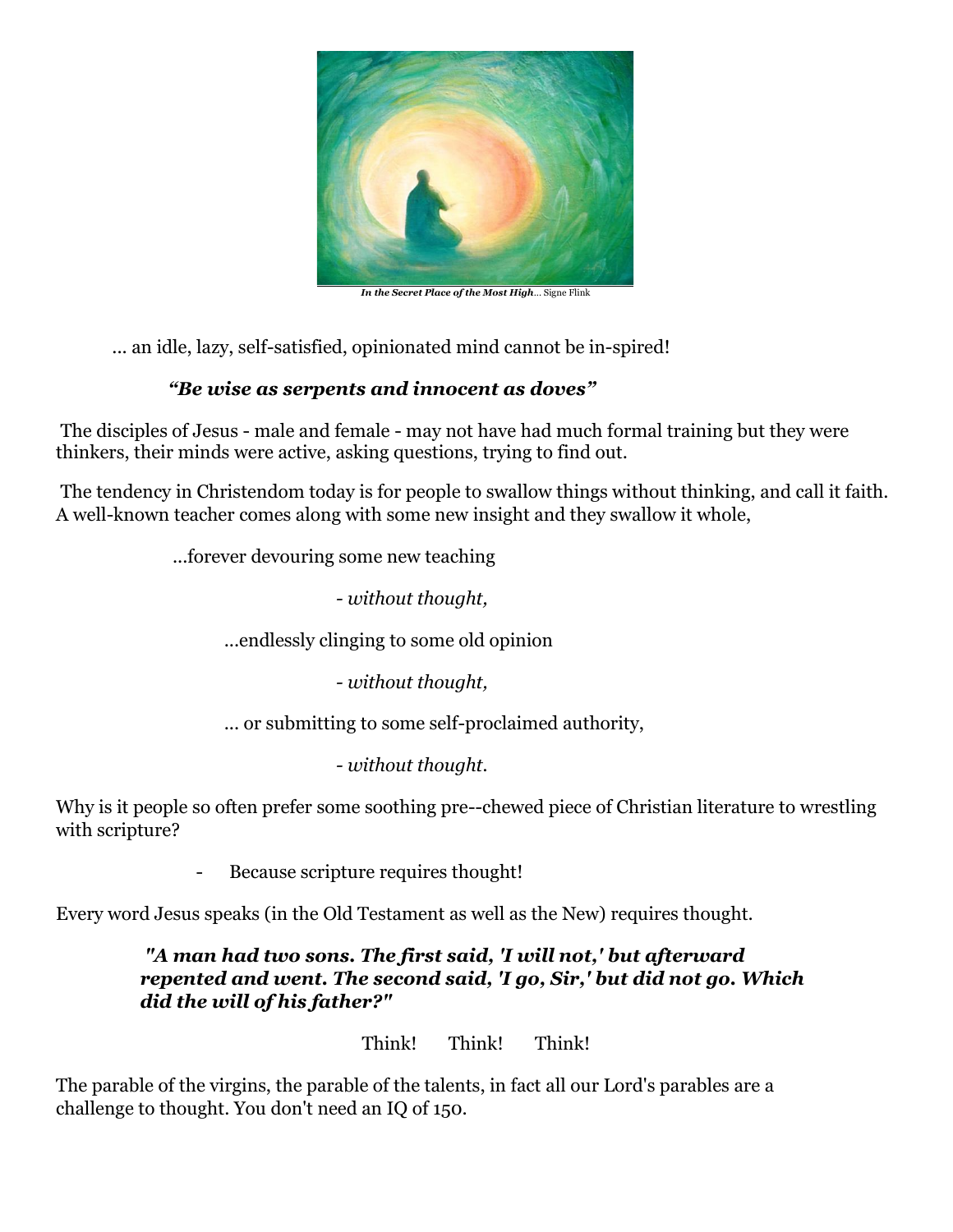# **2. A renewed mind is a mind that is ever choosing the way of the Spirit over the way of the flesh.**



*For those who live according to the flesh set their minds on the things of the flesh, but those who live according to the Spirit set their minds on the things of the Spirit. To set the mind on the flesh is death, but to set the mind on the Spirit is life and peace. Romans 8:5-6*

*Yes, to this day whenever Moses is read a veil lies over their minds; but when a man turns to the Lord the veil is removed.*

*II Corinthians 3:15-16* 

*Do not Be Conformed***…** Chris Powers

Every day there has to be a turning of the mind.

If the clock in your car fails to keep time, you reset it, and reset it, and reset it, until it stays on time.

So we keep turning the mind toward the Spirit until it stays on the Spirit.

The fact that our mind wanders is part of our old nature — the veil that lies over the mind of the Gentiles as well as the Jew. To bring the new nature into our mind we have to direct it into truth, away from the lie, — turn it!

- If our mind wanders while we're praying, we reset our mind.
- If our mind is caught up in one of the delusions of this world, we reset it.
- We take hold of our mind and turn it away from vanity, to glory.

As time passes the ability of our mind to recognize when it's being misled, and the power to turn from darkness to light, becomes stronger and stronger until our mind points to God like a compass points north.

# **3. A renewed mind is a mind that takes the form of a servant.**

*Have this mind among yourselves, which is yours in Christ Jesus, who, though he was in the form of God, did not count equality with God a thing to be grasped, but emptied himself, taking the form of a servant, being born in the likeness of men. And being found in human form he humbled himself and became obedient unto death, even death on a cross.*



*Philippians 2:5-8*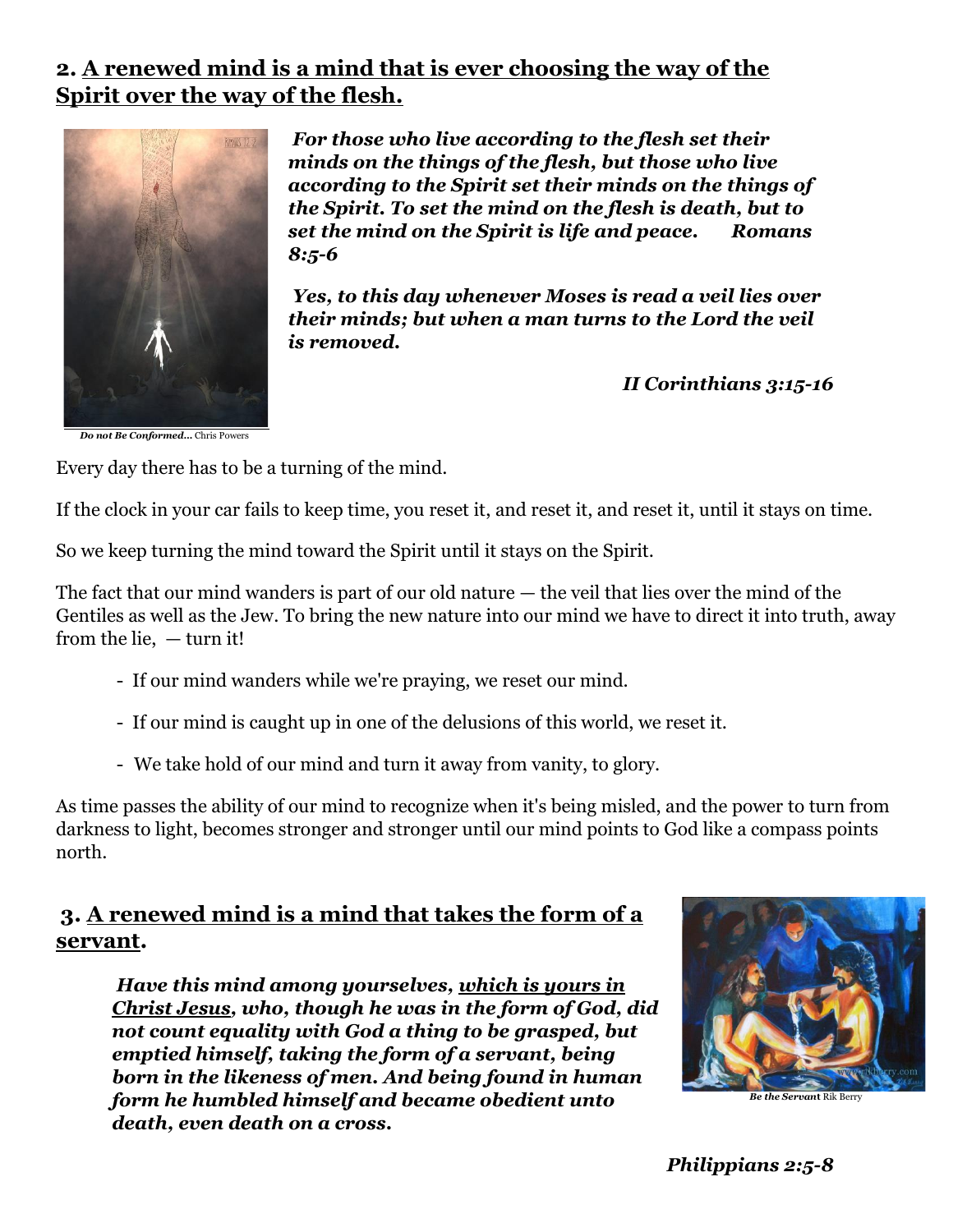# "*The Son of Man did not come to be served, but to serve."*

## *"He who would be the greatest among you let him be the servant of all."*

## *"I am among you as one who serves."*

...not a heroic servant with someone keeping notes on all the wonderful things you're doing so they can write a book about your life and make it into a movie.

- Just a plain servant, a real servant.

When we begin to see that serving is a function and purpose for being here, we have tremendous liberty.

The mind of this world is vanity.

The mind of heaven is mercy which ever takes the form of a servant.

# **4. A renewed mind is a mind that delights in pleasing God.**



*So I said, "Here I am! I'm coming to you as a sacrifice, for in the prophetic scrolls of your book you have written about me. I delight to fulfill your will, my God, for your living words are written upon the pages of my heart."*

*Psalm 40:7-8*

*Renewing of the Mind*..Rik Berry

For us it begins and ends with worship. As our minds are renewed in the Spirit of God we begin to find supreme joy in worshipping and praising God,

- for His goodness,
- for this mercy of the Lamb which is forever,
- for His revelation of Himself in Jesus,
- for the gift of His Spirit.

And as our hearts rise in worship and our tongues are set free in thanksgiving and praise we now, with renewed minds, begin to prove in daily living what is the good and acceptable and perfect will of God. Now we begin to taste the joy of the Son in doing the Father's pleasure, the joy of the angels in ministering to God.

Even the hard things, the monotonous things, the painful things become our delight as we serve God with a renewed mind.